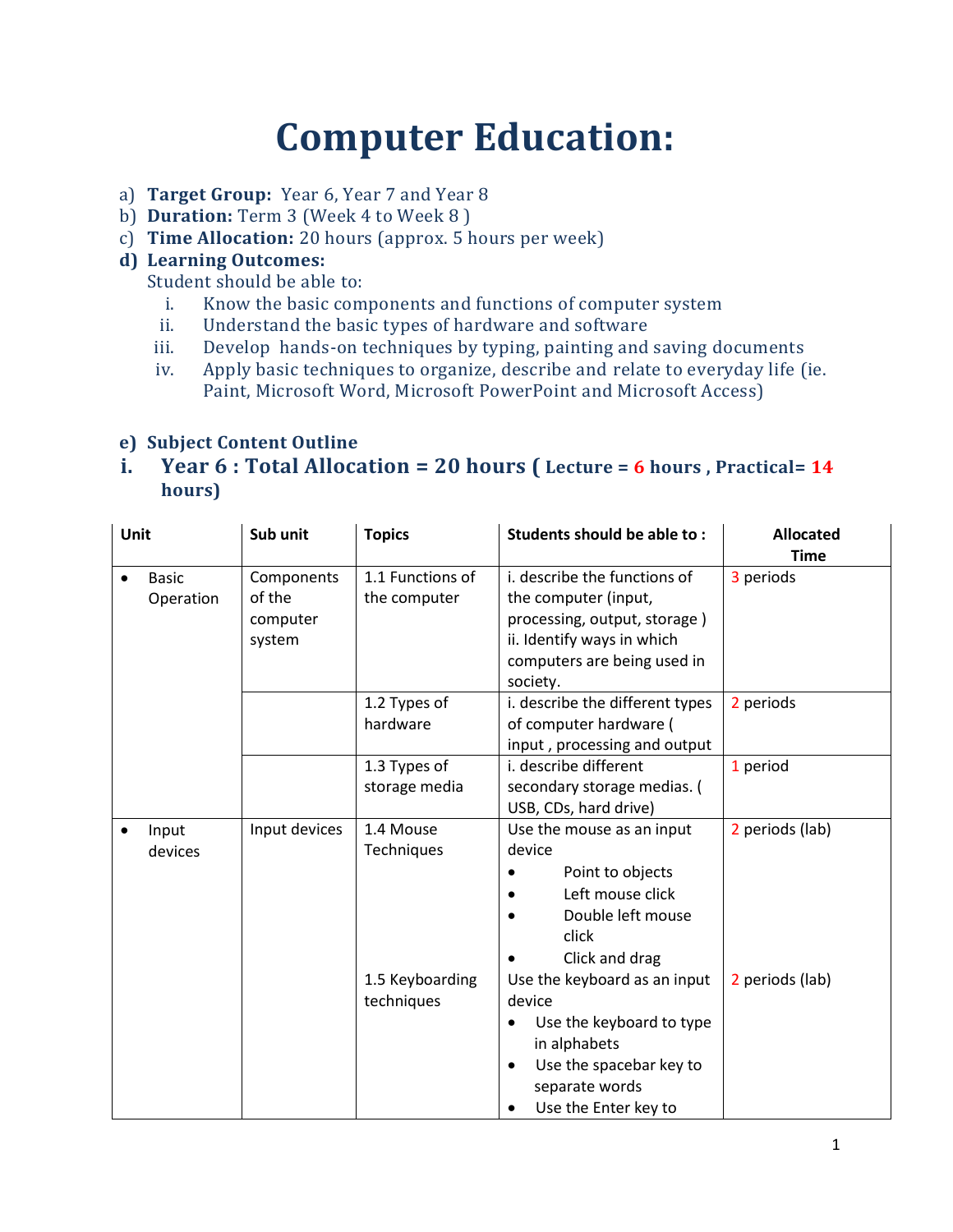|                         |                    | 1.6 Typing Tutor      | begin typing on a new<br>line<br>Use the Backspace key to<br>$\bullet$<br>delete characters<br>backwards<br>Use the Shift key to<br>$\bullet$<br>capitalize alphabets<br>i. Improve typing skills<br>efficiency                                                                                                                                                                                                                                                 | 4 periods (lab) |
|-------------------------|--------------------|-----------------------|-----------------------------------------------------------------------------------------------------------------------------------------------------------------------------------------------------------------------------------------------------------------------------------------------------------------------------------------------------------------------------------------------------------------------------------------------------------------|-----------------|
| Application<br>software | Word<br>processing | 1.7 Microsoft<br>Word | Use menu/tool bar<br>functions in a word<br>processing program<br>Proofread and edit<br>writing using appropriate<br>resources<br>Use the formatting<br>$\bullet$<br>toolbar<br>Copy and paste text<br>images within a<br>document, as well as<br>from one document to<br>another<br>Demonstrate use of<br>$\bullet$<br>intermediate features in<br>word processing<br>applications<br>Create a timetable using<br>$\bullet$<br>the MS Word features<br>learned | 4 periods (lab) |
|                         | Paint              | 1.8 Paint             | i. identify different parts of<br>paint<br>ii. draw lines and shapes<br>iii. Erase part of a picture<br>Save a picture<br>$\bullet$                                                                                                                                                                                                                                                                                                                             | 2 periods (lab) |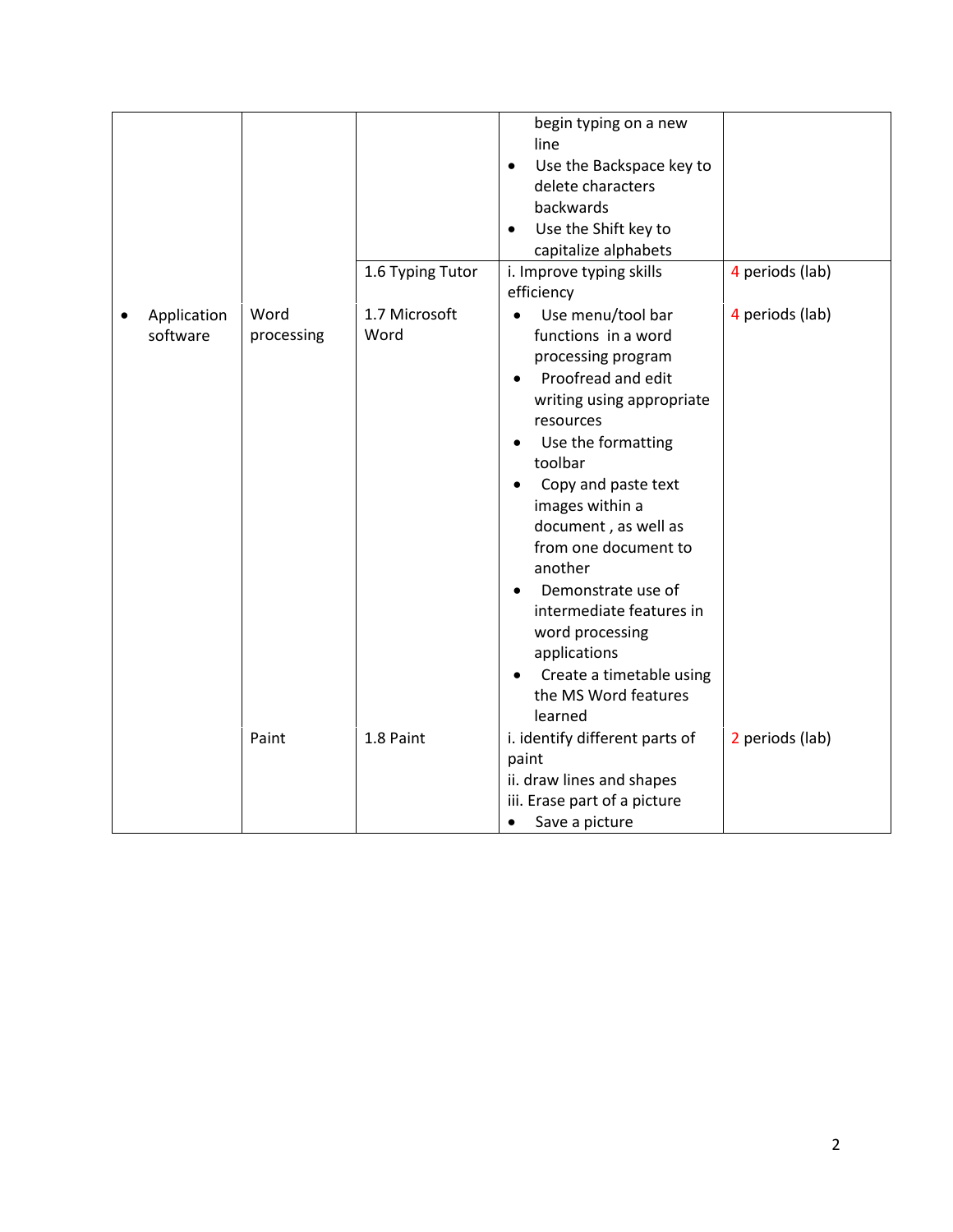# **ii. Year 7: Total Allocation = 20 hours ( Lecture = 8 hours , Practical= 12 hours)**

| Unit |                           | Sub unit                                   | <b>Topics</b>                    | Students should be able to:                                                                                                                                                                                                                                                                                                           | <b>Allocated</b><br><b>Time</b> |
|------|---------------------------|--------------------------------------------|----------------------------------|---------------------------------------------------------------------------------------------------------------------------------------------------------------------------------------------------------------------------------------------------------------------------------------------------------------------------------------|---------------------------------|
|      | <b>Basic</b><br>Operation | Components<br>of the<br>computer<br>system | 1.1 Functions of<br>the computer | i. describe the functions of<br>the computer (input,<br>processing, output, storage)                                                                                                                                                                                                                                                  | 2 periods                       |
|      |                           |                                            | 1.2 Types of<br>hardware         | describe the different types<br>of computer hardware (<br>input, processing and output                                                                                                                                                                                                                                                | 3 periods                       |
|      |                           |                                            | 1.3 Four types of<br>computers   | i. identify the four types of<br>computers : supercomputer,<br>mainframe, minicomputers<br>and microcomputers                                                                                                                                                                                                                         | 3 periods                       |
|      | Input<br>devices          | Input devices                              | 1.4 Mouse<br>Techniques          | Use the mouse as an input<br>device<br>Point to objects<br>Left mouse click<br>٠<br>Double left mouse click<br>٠<br>Click and drag                                                                                                                                                                                                    | 1 period (lab)                  |
|      |                           |                                            | 1.5 Keyboarding<br>techniques    | Use the keyboard as an input<br>device<br>Use the keyboard to<br>$\bullet$<br>type in alphabets<br>Use the spacebar key<br>to separate words<br>Use the Enter key to<br>٠<br>begin typing on a new<br>line<br>Use the Backspace key<br>to delete characters<br>backwards<br>Use the Shift key to<br>$\bullet$<br>capitalize alphabets | 1 period (lab)                  |
|      | Internet                  | Internet<br>research                       | Research using<br>internet       | Define internet<br>$\bullet$<br>Identify different search<br>$\bullet$<br>engines( Google chrome,<br>Internet explorer,<br>Mozilla Firefox)<br>Search on the internet                                                                                                                                                                 | 1 periods (lab)                 |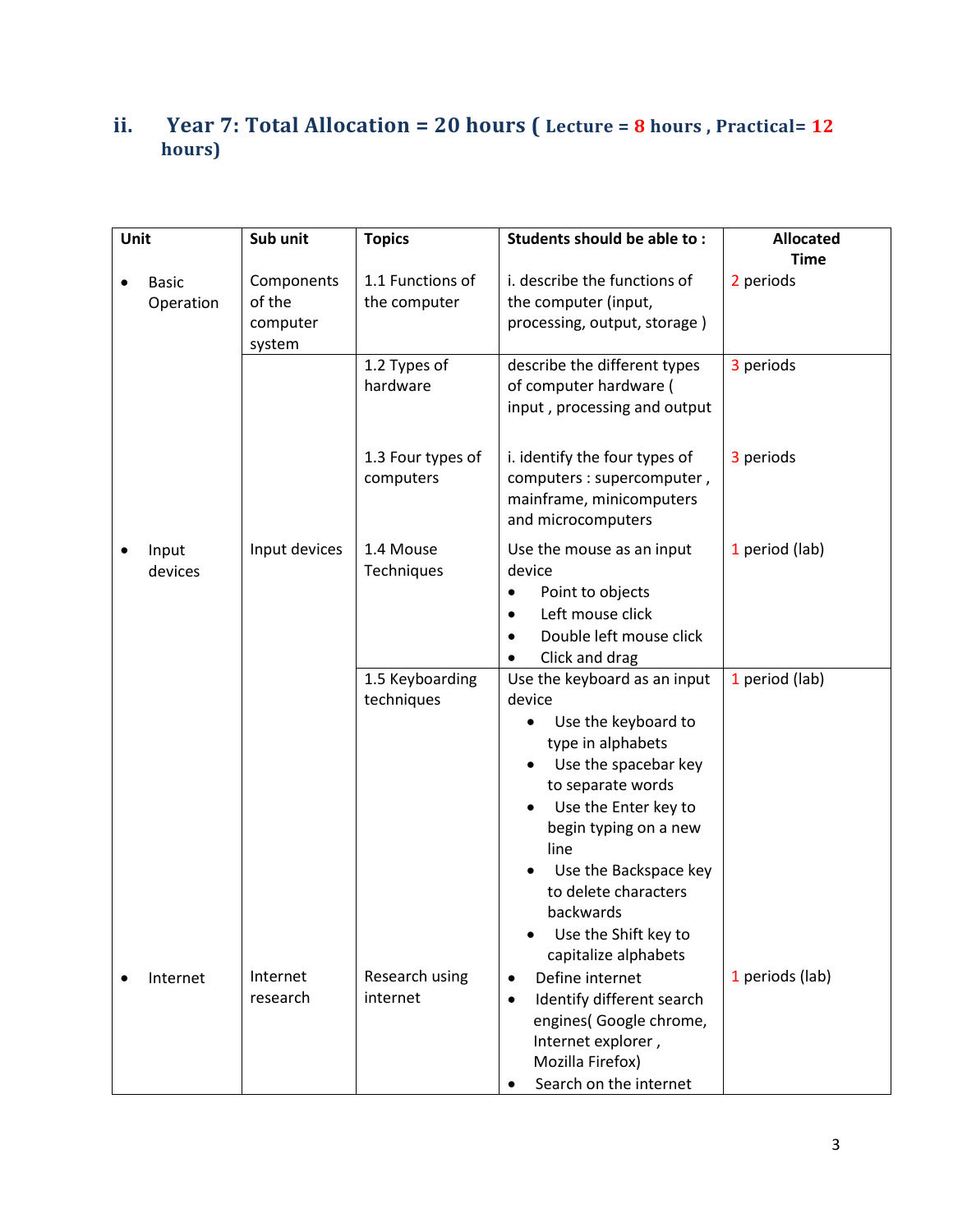| Application<br>software | Word<br>processing         | Microsoft<br>Word           | Use menu/tool bar<br>$\bullet$<br>functions in a word<br>processing program<br>Proofread and edit<br>$\bullet$<br>writing using<br>appropriate resources<br>Use the formatting<br>$\bullet$<br>toolbar<br>Copy and paste text<br>$\bullet$<br>images within a<br>document, as well as<br>from one document to<br>another<br>Demonstrate use of<br>$\bullet$<br>intermediate features in<br>word processing<br>applications | 3 periods (lab) |
|-------------------------|----------------------------|-----------------------------|----------------------------------------------------------------------------------------------------------------------------------------------------------------------------------------------------------------------------------------------------------------------------------------------------------------------------------------------------------------------------------------------------------------------------|-----------------|
|                         | PowerPoint<br>presentation | 1.8 Microsoft<br>PowerPoint | i. create a series of slides and<br>organize them to present<br>research or convey ideas<br>ii. use animations in slides                                                                                                                                                                                                                                                                                                   | 3 periods (lab) |
|                         | Access                     | 1.9 Microsoft<br>Access     | i)Define term database<br>ii)Identify features and<br>advantages of database<br>iii) relate to everyday life<br>iv) create and search existing<br>database                                                                                                                                                                                                                                                                 | 3 periods (lab) |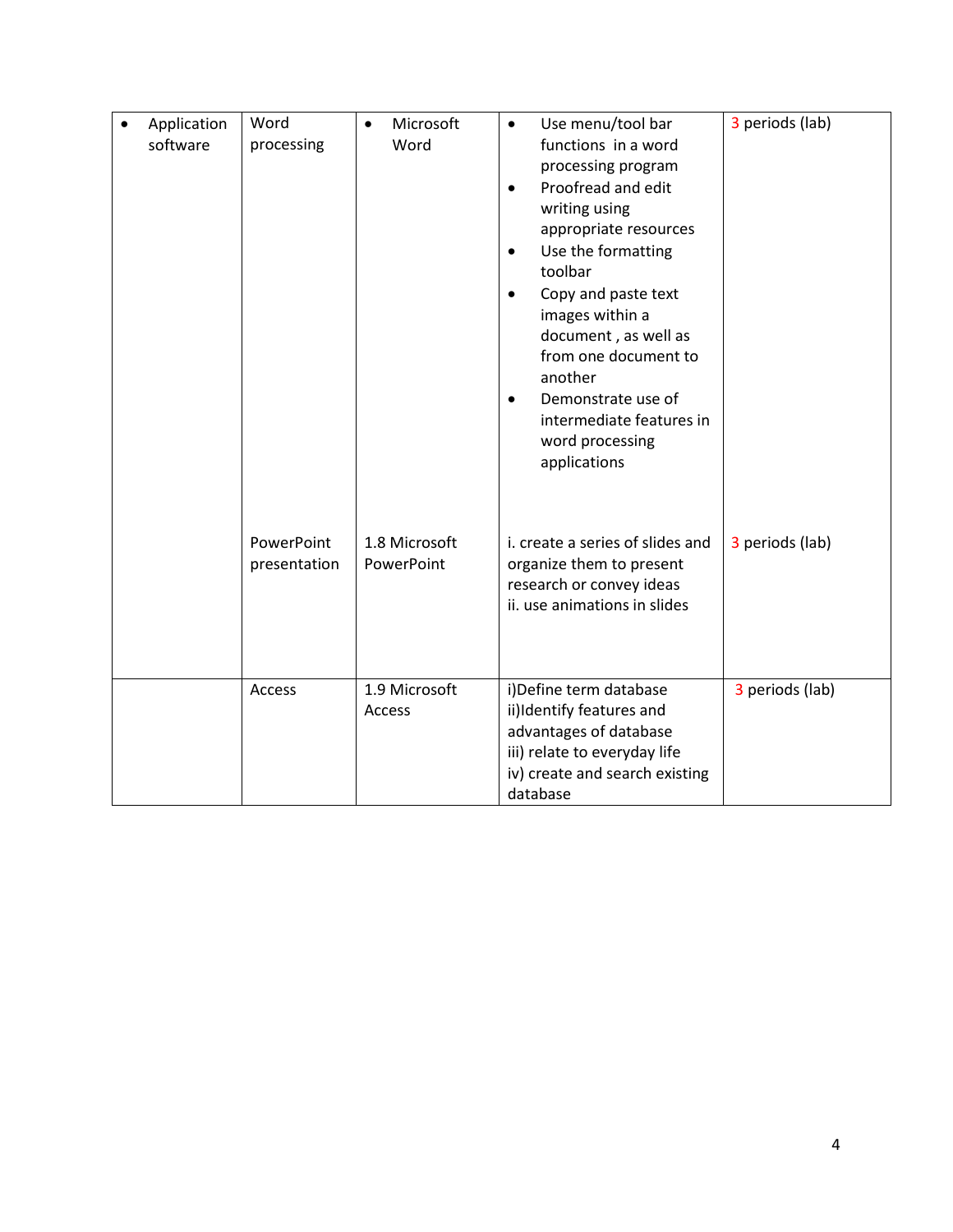# **iii. Year 8: Total Allocation = 20 hours ( Lecture = 6 hours , Practical= 14 hours)**

| Unit |                           | Sub unit                                   | <b>Topics</b>                    | Students should be able to:                                                                                                                                                                                                                                                                                                                   | <b>Allocated</b> |
|------|---------------------------|--------------------------------------------|----------------------------------|-----------------------------------------------------------------------------------------------------------------------------------------------------------------------------------------------------------------------------------------------------------------------------------------------------------------------------------------------|------------------|
|      |                           |                                            |                                  |                                                                                                                                                                                                                                                                                                                                               | <b>Time</b>      |
|      | <b>Basic</b><br>Operation | Components<br>of the<br>computer<br>system | 1.1 Functions of<br>the computer | i. describe the functions of<br>the computer (input,<br>processing, output, storage)                                                                                                                                                                                                                                                          | 3 periods        |
|      |                           |                                            | 1.2 Four types of<br>computers   | i. identify the four types of<br>computers : supercomputer,<br>mainframe, minicomputers<br>and microcomputers                                                                                                                                                                                                                                 | 3 periods        |
|      | Input<br>devices          | Input devices                              | 1.4 Mouse<br>Techniques          | Use the mouse as an input<br>device<br>Point to objects<br>$\bullet$<br>Left mouse click<br>$\bullet$<br>Double left mouse click<br>$\bullet$<br>Click and drag<br>$\bullet$                                                                                                                                                                  | 1 period (lab)   |
|      |                           |                                            | 1.5 Keyboarding<br>techniques    | Use the keyboard as an input<br>device<br>Use the keyboard to<br>$\bullet$<br>type in alphabets<br>Use the spacebar key<br>$\bullet$<br>to separate words<br>Use the Enter key to<br>$\bullet$<br>begin typing on a new<br>line<br>Use the Backspace key<br>to delete characters<br>backwards<br>Use the Shift key to<br>capitalize alphabets | 1 period (lab)   |
|      | Internet                  | Internet<br>research                       | Research using<br>internet       | Define internet<br>$\bullet$<br>Identify different search<br>$\bullet$<br>engines( Google chrome,<br>Internet explorer,<br>Mozilla Firefox)<br>Search on the internet<br>$\bullet$                                                                                                                                                            | 2 periods (lab)  |